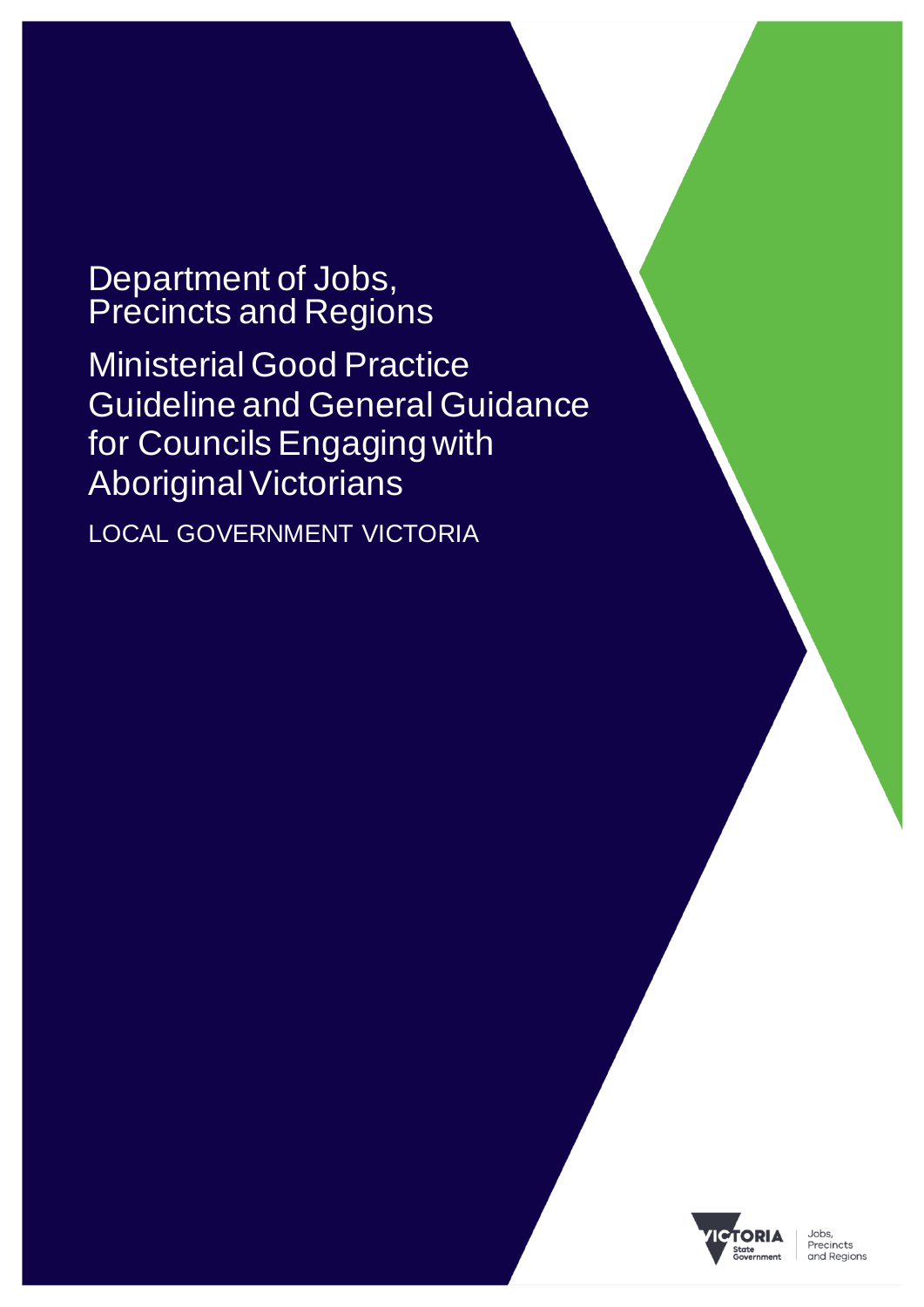

**Guidance for councils engaging with Traditional Owners, Aboriginal Organisations and Community**

## Acknowledgement

The Victorian Government proudly acknowledge Victoria's First Nations peoples and their ongoing strength in practising the world's oldest living culture. We acknowledge the Traditional Owners of the lands and waters on which we live and work, and pay our respects to their Elders past and present.

## Purpose

This Good Practice Guideline (the Guideline) has been issued to assist and support councils to develop respectful and meaningful relationships and partnerships with Traditional Owners, Aboriginal Community Controlled Organisations (ACCOs) and the Aboriginal community in order to meet the requirements of engaging with Aboriginal Victorians as a part of the municipal community under the *Local Government Act 2020* (the Act).

The principles in the attached Guideline, MGPG-2should assist councils in the development and maintenance of Community Engagement Policies.<sup>1</sup> Compliance with MGPG-2 can be used as evidence that the council has complied with the corresponding requirement under the Act.<sup>2</sup>

## Consultation and Development

Through the development of the *Victorian Aboriginal and Local Government Strategy* (VALGS), Traditional Owners and ACCOs expressed the view they would appreciate additional support and knowledge of council planning processes and the opportunities for their input. In addition, Councils have expressed they would benefit from further information on communicating with Traditional Owners, ACCOs and the broader Aboriginal Community. These Guidelines have been developed to support Aboriginal communities and councils to strengthen partnerships between them.

The Guidelines have been developed in consultation with the VALGS Steering Committee, which comprises of representatives from the Aboriginal Executive Council, Reconciliation Victoria and Traditional Owner Corporations.

<sup>&</sup>lt;sup>1</sup> Section 55

<sup>2</sup> Section 87(3)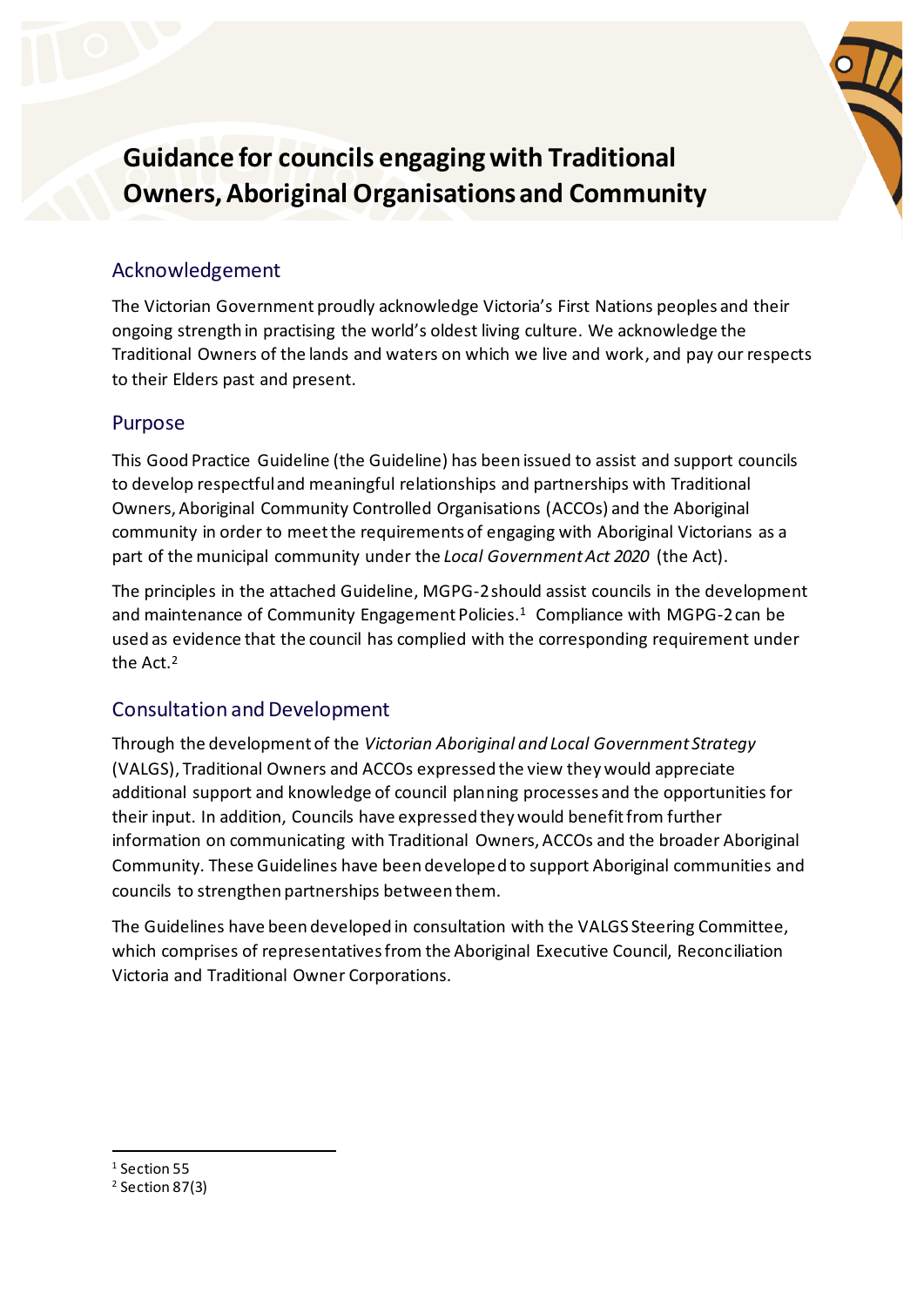## Background and Context

A council must adopt and maintain a community engagement policy.<sup>3</sup> This is a central document which informs a council's approach to engaging with the community across multiple functions including budget and policy development.

The community engagement policy should be developed and maintained cognisant of the strategic context, including the important strategic priorities in this guideline.

As the tier of government closest to the community, local government has an important role in modelling recognition and respect and ensuring that the needs and aspirations of all parts of the municipal community including Traditional Owners and the wider Victorian Aboriginal community are properly reflected in council plans, strategies, and policies. With the implementation of the Act, Traditional Owners, ACCOs and the Aboriginal community should be able to contribute to the direction of council plans, strategies and policies that impact Aboriginal people and Country through continuing engagement and partnership. Councils play an important role in engaging and supporting Aboriginal communities in a respectful and meaningful way to ensure Aboriginal communities can engage and access local government services.

#### *Victorian Aboriginal Affairs Framework*

The Guideline draws upon the *[Victorian Aboriginal Affairs Framework 2018-2023](https://www.aboriginalvictoria.vic.gov.au/victorian-aboriginal-affairs-framework-2018-2023) (VAAF)* as a foundation to guide councils in engaging with Traditional Owners, ACCOs and Aboriginal Victorians. It is intended that Councils endeavour to understand which type of organisation leads particular pillars and where appropriate collaboration will maximise outcomes for community.

The VAAF provides a meaningful approach for councils to work with Aboriginal Victorians. Enhancing Aboriginal voices as part of the decision-making process will lead to more positive and meaningful outcomes for Aboriginal people in Victoria.

The Victorian Government is committed to self-determination as the guiding principle in Aboriginal affairs as set out in the VAAF. The Victorian Government is working closely with Aboriginal Victorians to drive action and improve outcomes. A Treaty process in Victoria is currently being established, with the *Advancing the Treaty Process with Aboriginal Victorians Act 2018* being Australia's first-ever treaty legislation.

In celebrating and pursuing reconciliation and self-determination, local councils play an integral role in working with Traditional Owners, ACCOs and Aboriginal community to deliver positive and enriching outcomes for their communities.

#### *Victoria's Treaty Process*

The Victorian Government has made a strong and public commitment to advancing a nation-leading treaty process with Traditional Owners and Aboriginal Victorians to create a shared future and enable true self-determination for Victoria's First Peoples.

<sup>&</sup>lt;sup>3</sup> Section 55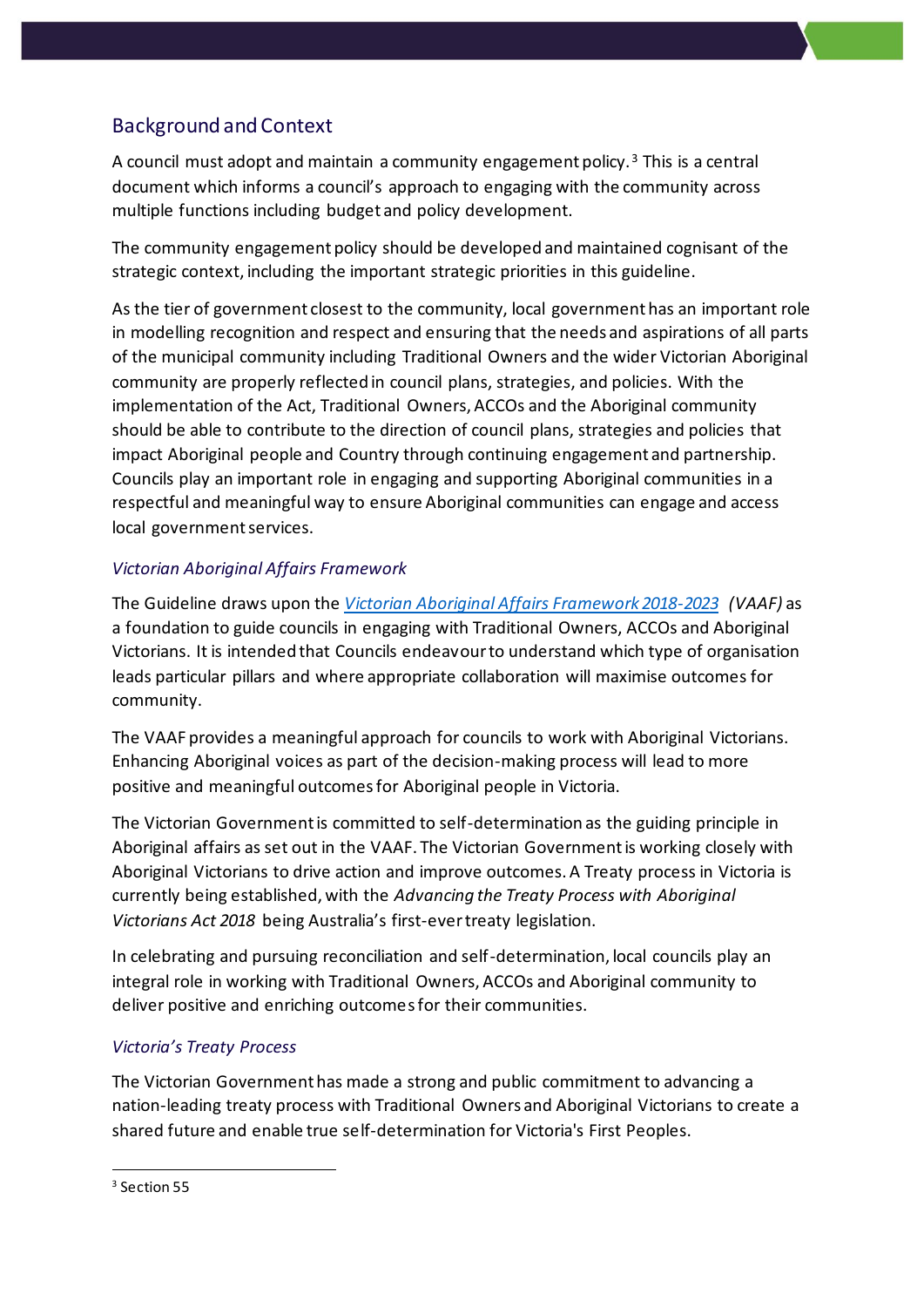In August 2018, the *Advancing the Treaty Process with Aboriginal Victorians Act 2018* (Treaty Act) was passed and became Australia's first-ever treaty legislation.

The treaty process and ongoing work to advance Aboriginal self-determination are driving an exciting conversation about what a new relationship between the Victorian Government and Aboriginal communities could look like. Through the treaty process, Traditional Owners and Aboriginal Victorians will be able to decide how they would like to be represented and engage in the economic, social and political arenas.

In celebrating and pursuing reconciliation and self-determination, local councils play an integral role in working with Traditional Owners, ACCOs and Aboriginal community to deliver positive and enriching outcomes for their communities.

More information can be found on the [First Peoples-State Relations](https://www.firstpeoplesrelations.vic.gov.au/treaty)' website.

#### *The Victorian Closing the Gap Implementation Plan*

Victoria is party to National Agreement on Closing the Gap. Victoria's Closing the Gap Implementation Plan (Implementation Plan) outlines the actions Victoria will undertake to achieve the objective of the new National Agreement on Closing the Gap: equity for Aboriginal and Torres Strait Islander Peoples.

Victoria worked in close partnership with sector Implementation Partners including Aboriginal Community-Controlled Organisations and key Aboriginal partnership forums to develop this plan. This ensure we achieve sustainable, long-term success, and that we strengthen Victoria's Aboriginal community-controlled sector while ensuring Departments and mainstream services are accountable for delivering effective culturally safe services.

The Victorian Government committed to finalising the Victorian Aboriginal and Local Government Strategy (VALGS) and the release of this Guidance as an action under the Closing the Gap Implementation Plan. The VALGS is framed around seven strategic pillars and recommends actions for local and state governments, and Aboriginal communities that progress Aboriginal self-determination and reconciliation.

The Implementation Plan, including detailed actions, can be found on the [First Peoples-State](https://www.firstpeoplesrelations.vic.gov.au/victorian-closing-gap-implementation-plan)  [Relations](https://www.firstpeoplesrelations.vic.gov.au/victorian-closing-gap-implementation-plan)' Website.

#### *Yoo-rrook Justice Commission*

The Yoo-rrook Justice Commission (Commission) is the nation's first truth and justice process into the effects of colonisation on First Peoples. The Commission is inquiring into historical and ongoing systemic injustices against First Peoples, across all areas of social, political, cultural and economic life. As part of the truth and justice process, the Commission will be seeking information from government and other entities.

This is an opportunity for councils further develop their understanding of the initial and enduring impacts of colonisation on First Peoples within their municipalities.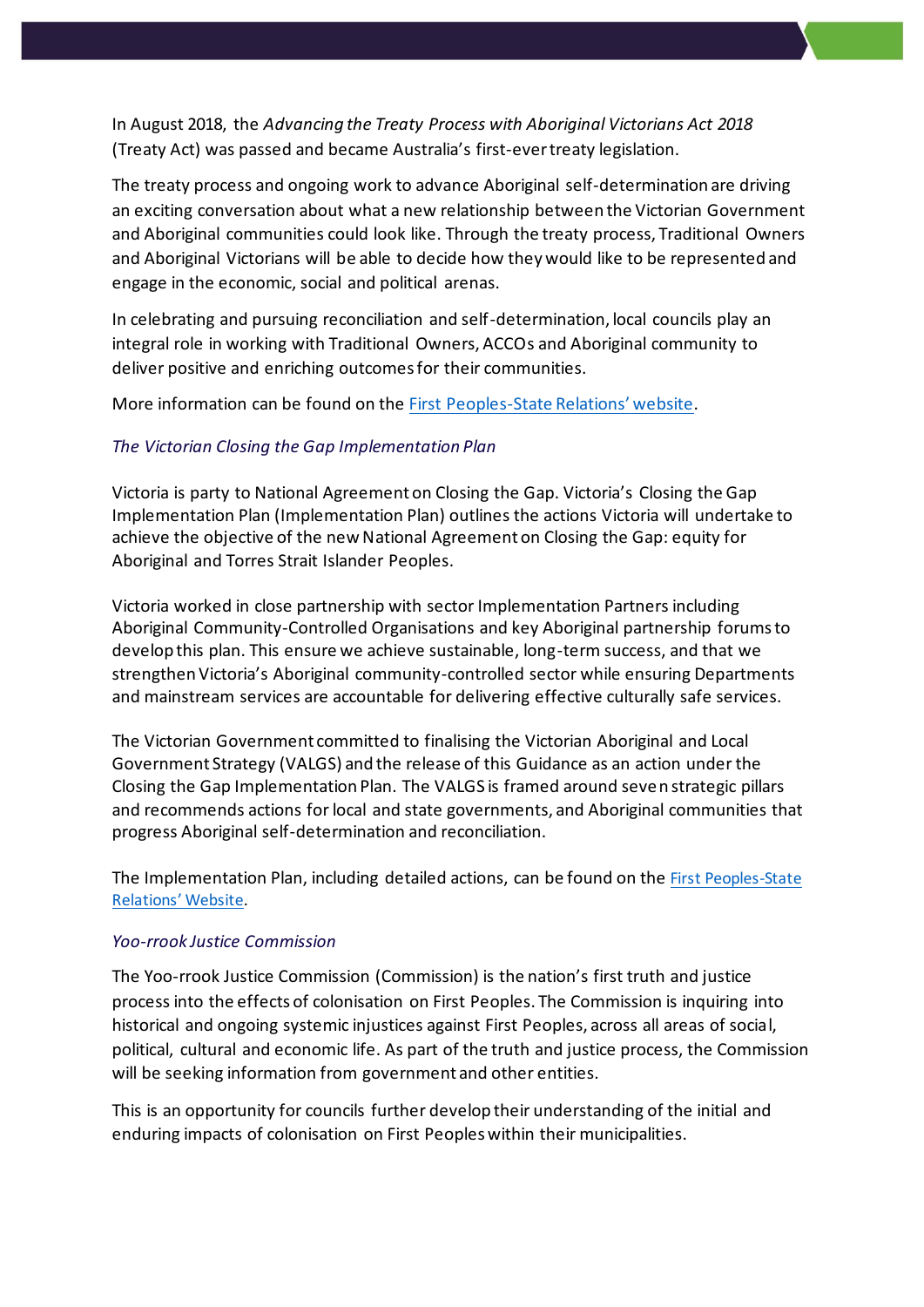More information about the Commission and truth and justice in Victoria can be found on the [First Peoples-State Relations](https://www.firstpeoplesrelations.vic.gov.au/truth-and-justice)' website.

#### *First Peoples' Assembly of Victoria (Assembly)*

The Assembly is an independent, democratic voice for Traditional Owners and Aboriginal Victorians in the Victoria's treaty process. The Assembly is working in partnership with the Victorian Government to establish the elements necessary to support future treaty negotiations, including:

- an independent Treaty Authority, to oversee and facilitate Treaty negotiations
- a Treaty negotiation framework, setting out the rules and process for Treaty negotiations
- a self-determination fund, which will provide Aboriginal Victorians with an independent financial resource and support them to have equal standing with the State in Treaty negotiations.

## Traditional Owners, Aboriginal Organisations and community

#### *Traditional Owners*

The Act requires Councils to engage and consult with members of the municipal community when complying with certain functions under sections of the Act.<sup>4</sup> Traditional Owners are formally recognised as a part of the municipal community. 5

There are three processes referred to in the following legislation for groups to be formally recognised as Traditional Owners of Country, see th[e Traditional Owner Formal Recognition](https://content.vic.gov.au/sites/default/files/2019-10/Traditional-Owner-Formal-Recognition-in-Victoria.pdf)  [in Victoria Factsheet.](https://content.vic.gov.au/sites/default/files/2019-10/Traditional-Owner-Formal-Recognition-in-Victoria.pdf)

- the *Native Title Act 1993 (Cth)*;
- the *Traditional Owner Settlement Act 2010*; and
- the *Aboriginal Heritage Act 2006*.

The Guideline acknowledges that Traditional Owners are formally recognised by one or all of the Acts stated above. To find out who the formally recognised Traditional Owners are for an area in Victoria, Councils should refer to First Peoples-State Relations' [interactive map,](https://achris.vic.gov.au/weave/wca.html) and the [National Native Title Tribunal website](http://www.nntt.gov.au/Pages/Home-Page.aspx) to check the register of applications and determinations, as well as relevant maps.

Councils should note that there are Traditional Owner groups without formal recognition across Victoria, who assert rights and interests in Country. Councils must engage with these groups as they would with formally recognised Traditional Owner groups.

<sup>4</sup> Sections 55, 88, 90, 91 and 92.

 $5$  Section 3(1).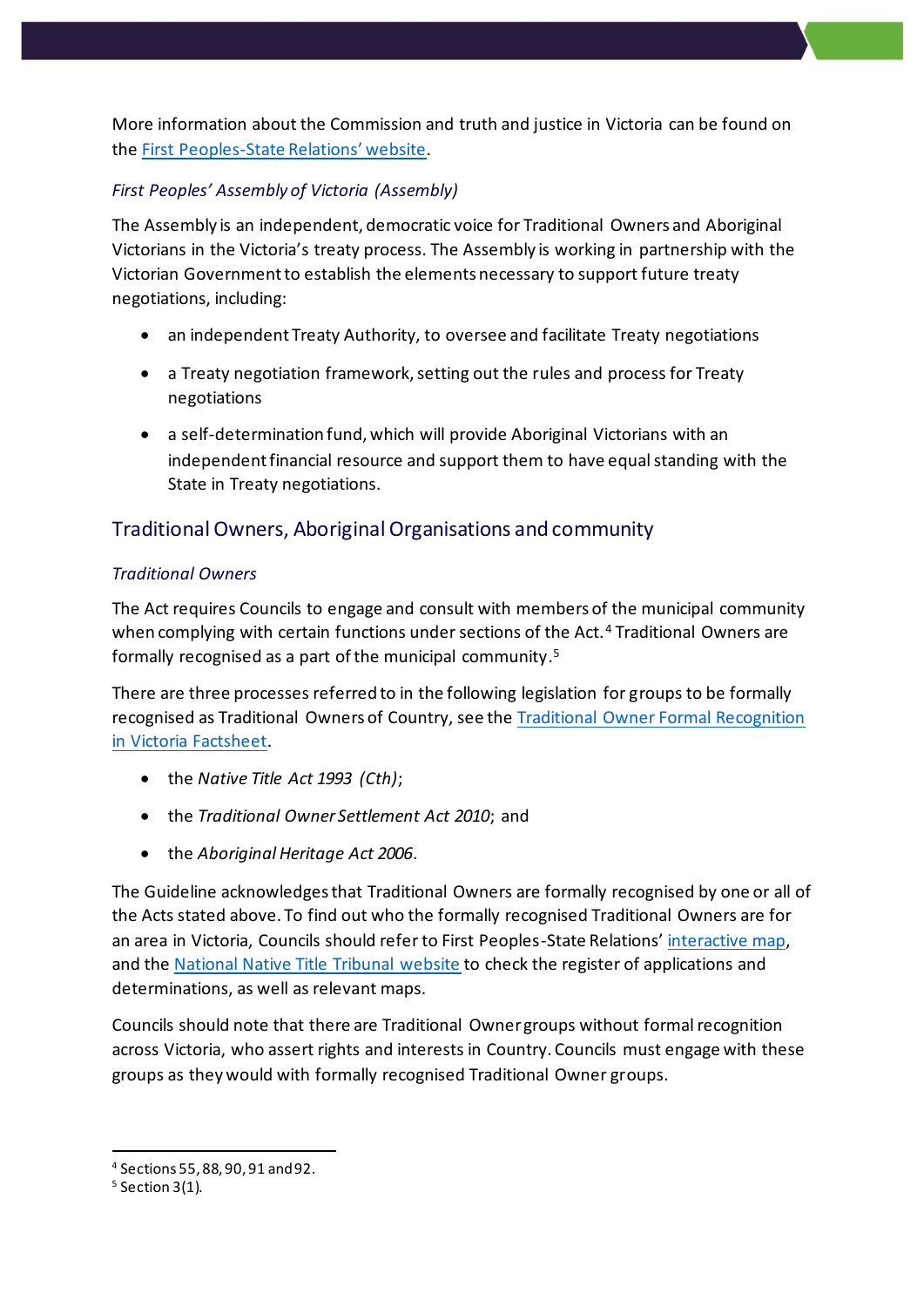These groups have legal rights and responsibilities to care for and manage Country, and lead initiatives in protecting, researching, and educating on Cultural heritage and sustainable economic development.

#### *Aboriginal Community Controlled Organisations*

Aboriginal Community Controlled Organisations (ACCOs) are initiated and operated by the local Aboriginal community to deliver culturally appropriate community services. Services ACCOs provide include health, child protection, maternal and child health, and other community services.

Local Councils provide a range of services to their municipal communities which require working in partnership with local ACCOs on coordinated community service delivery models.

#### Why is this important?

It is critical that Traditional Owners are able to contribute to council planning on land and Country management, ACCOs are embedded in council planning for service delivery, and the broader Aboriginal community is involved in council planning on culture and connection. This includes but is not limited to when local councils initiate reporting and planning requirements under the Act or wish to engage with the community on new policies or programs.

To ensure that council planning, reporting, policies and programs are inclusive and respectful, it is critical that Aboriginal voices are listened to and drive council planning processes. The more inclusive and respectful local council planning and reporting is, the better the outcomes that can be achieved for the community.

The Guideline will provide councils with guidance on key principles for working with Traditional Owners, ACCOs and the Aboriginal community.

#### Requirements for Councils

The Act introduces a new integrated approach to strategic planning and reporting. The community engagement policy intersects with key strategic documents, including:

- Community Vision<sup>6</sup>
- Council Plan<sup>7</sup>
- Financial Plan<sup>8</sup>
- $\bullet$  Budget<sup>9</sup>
- Asset Plan<sup>10</sup>.

<sup>8</sup> Section 91

<sup>6</sup> Section 88

<sup>7</sup> Section 90

<sup>9</sup> Sections 94 & 96

<sup>&</sup>lt;sup>10</sup> Section 92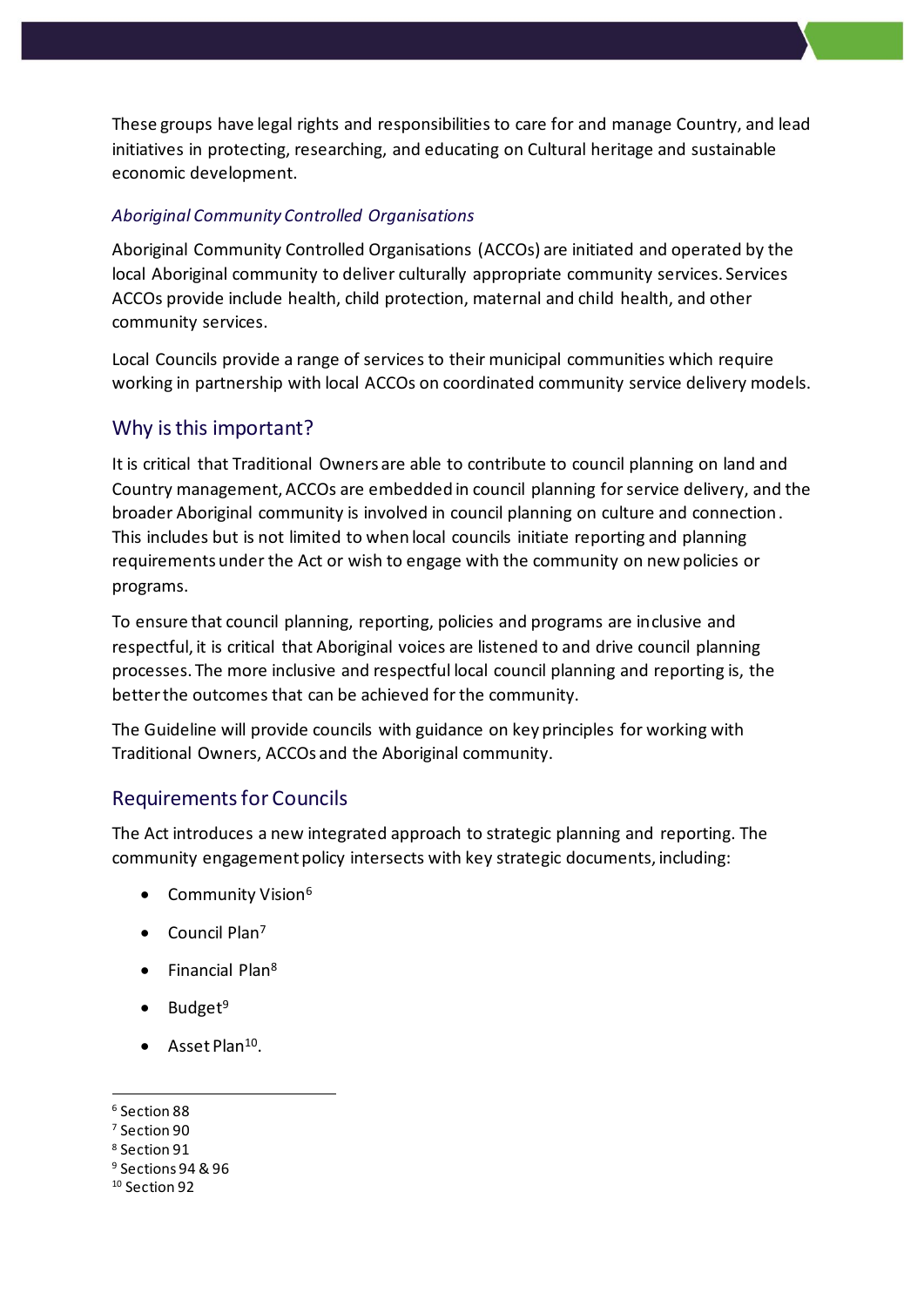These five elements are required to be developed through deliberative literature review and engagement processes with the municipal community.

The development of these five elements cascades into other plans and policies that councils must develop in accordance with the Act or other Acts, such as:

- A Workforce Plan that includes gender, diversity, and inclusion requirements<sup>11</sup>
- Municipal Public Health and Wellbeing Plan<sup>12</sup>
- Municipal Planning Strategy<sup>13</sup>.

The community engagement policy extends into other sections of the Act and assists in framing council plans and guiding the exercise of council functions. <sup>14</sup>

Local councils need to tailor their approach in respect of the different cultural, traditional customs and regional priorities of the Traditional Owners, ACCOs and Aboriginal community. Councils should be proactive in partnering with Traditional Owners to inform the strategic vision of their municipality and incorporating strategic documents that explain cultural landscapes, country plans and other relevant visions provided by the Traditional Owners and wider Aboriginal community and their organisations.

Where an Aboriginal group's traditional country covers more than one local council area, relevant councils and traditional owners should work collaboratively to combine planning across councils.

 $11$  Section 46(4)(a)

<sup>12</sup> *Public Health and Wellbeing Act 2008*, section 26

<sup>13</sup> Victoria Planning Provisions

<sup>&</sup>lt;sup>14</sup> For further information please see sections: 112, 114 and 115.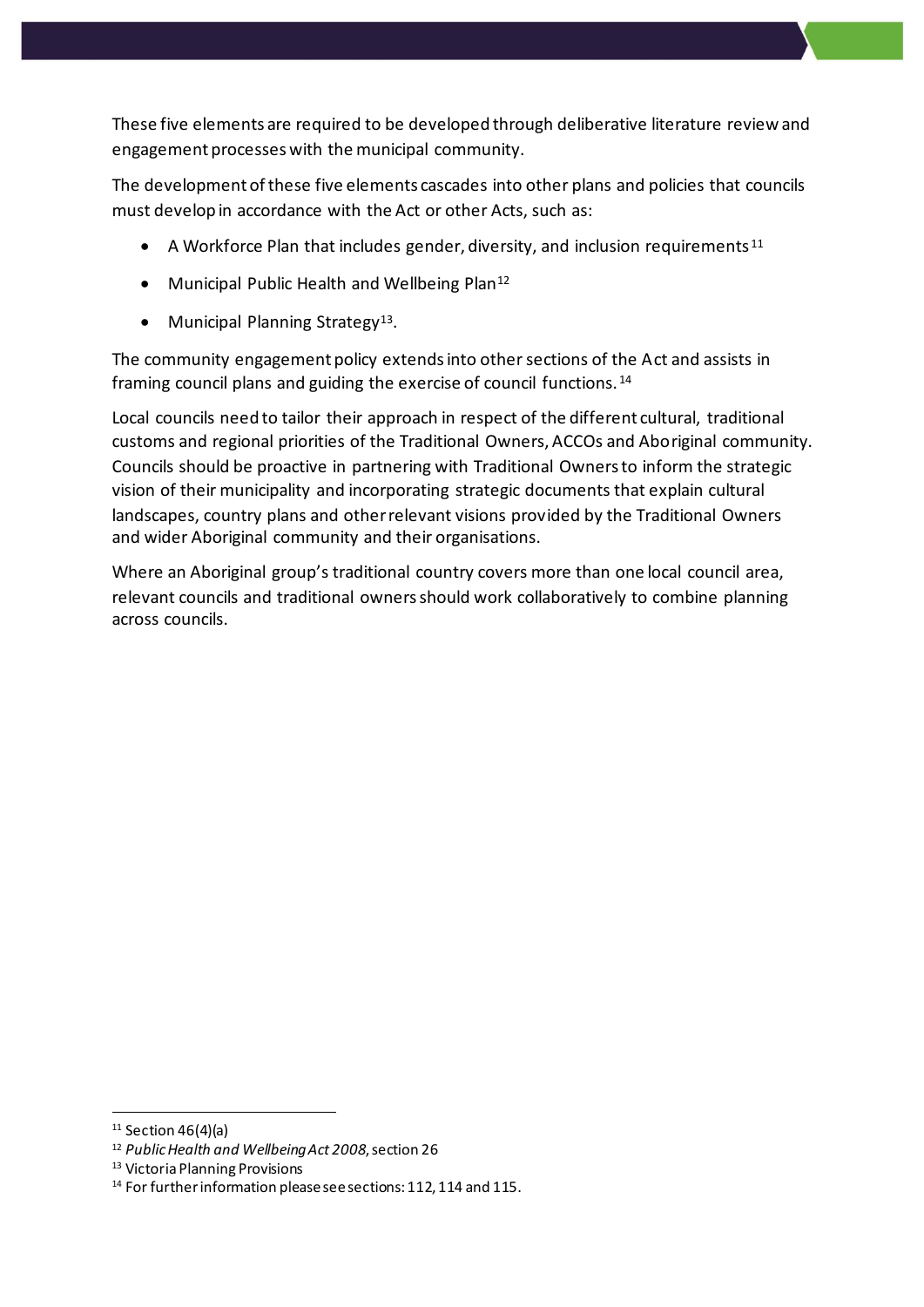#### Additional resources

- Victorian Local Governance Association, Local Government Professionals and Municipal Association of Victoria produced '[Local Government Act 2020 Explained: Engaging with](https://www.youtube.com/watch?v=HLIVfSfnOB0)  [Traditional Owners](https://www.youtube.com/watch?v=HLIVfSfnOB0)', a YouTube video about councils engaging with Traditional Owners.
- Councils can find Traditional Owner contact details and resources on th[e Maggolee,](http://www.maggolee.org.au/local-government-areas-view-by-list/) [Aboriginal Victoria](https://www.aboriginalvictoria.vic.gov.au/acknowledgement-traditional-owners) or [Aboriginal Heritage Council](https://www.aboriginalheritagecouncil.vic.gov.au/victorias-current-registered-aboriginal-parties) websites.
- Councils can find information on health-related ACCOs on th[e Victorian Aboriginal](https://www.vaccho.org.au/om/)  Community Cont[rolled Health Organisation's](https://www.vaccho.org.au/om/) website.
- For information on the formal recognition for Tradition Owners, refer to the [Traditional](https://content.vic.gov.au/sites/default/files/2019-10/Traditional-Owner-Formal-Recognition-in-Victoria.pdf)  Owner [Formal Recognition in Victoria Factsheet](https://content.vic.gov.au/sites/default/files/2019-10/Traditional-Owner-Formal-Recognition-in-Victoria.pdf) on the Aboriginal Victoria website.
- The [Interactive Map of Traditional Owners by location in Victoria](https://achris.vic.gov.au/weave/wca.html) is located on the Aboriginal Cultural Heritage Register and Information Systems website.
- Contact your local Traditional Owner Group (or alternatively ACCO) to arrange cultural competency, awareness, and safety training to understand respectful behaviours when engaging.
- View the First Peoples-[State Relations' advice on engaging Traditional Owners](https://www.firstpeoplesrelations.vic.gov.au/engaging-traditional-owners).
- Refer to the First Peoples-[State Relations' website](https://www.firstpeoplesrelations.vic.gov.au/treaty) for further information on Victoria's treaty process.
- Refer to the [Victorian Aboriginal Affairs Framework](https://www.aboriginalvictoria.vic.gov.au/victorian-aboriginal-affairs-framework-2018-2023) for the whole-of-government approach to improving outcomes for Aboriginal Victorians.
- Refer to Victoria's 2021[-2023 Closing the Gap Implementation Plan](https://content.vic.gov.au/sites/default/files/2021-08/The%20Victorian%20Closing%20the%20Gap%20Implementation%20Plan%202021-2023_0.pdf) for information on Closing the Gap priority reforms and targets.
- Regional Aboriginal Economic Development Plans are available on Traditional Owner group websites.
- ACCO community Vision strategy documents are available on ACCO websites.
- [Victorian TO Cultural Landscapes Strategy](http://www.fvtoc.com.au/cultural-landscapes) can be found on the Federation of Victorian Traditional Owner Corporations website.
- [Victorian TO Cultural Fire Strategy](https://knowledge.aidr.org.au/media/6817/fireplusstrategyplusfinal.pdf) can be found on the Australian Institute for Disaster Resilience website.
- [Aboriginal Cultural Capability Toolkit](https://vpsc.vic.gov.au/html-resources/aboriginal-cultural-capability-toolkit/) by the Victorian Public Sector Commission.
- Relevant Whole of Country Plans are available on Traditional Owner group websites.
- The National Native Title Tribunal website contains relevant information about native title applications and determinations.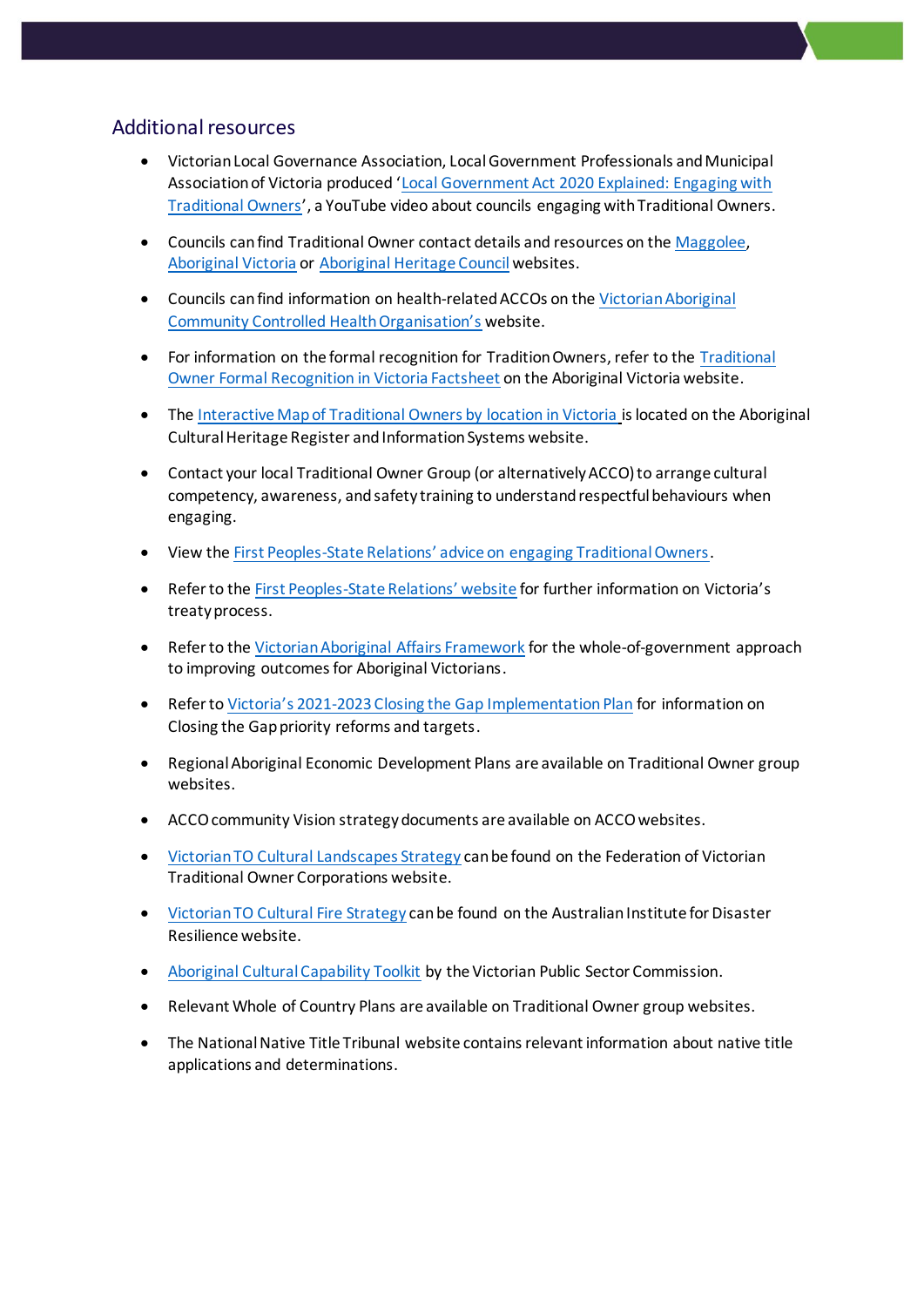## Consultation Guidelines – case studies

City of Greater Bendigo – Aboriginal and Torres Strait Islander Protocols Guide 2018 [www.bendigo.vic.gov.au](https://www.bendigo.vic.gov.au/sites/default/files/2018-09/Aboriginal%20and%20Torres%20Strait%20Islander%20Protocols%20Guide%202018.pdf)

City of Sydney – Aboriginal and Torres Strait Islander Protocols 2012

[www.cityofsydney.nsw.gov.au](http://www.cityofsydney.nsw.gov.au/)

Noongar Consultation Protocol Guidelines [www.noongarculture.org.au](http://www.noongarculture.org.au/)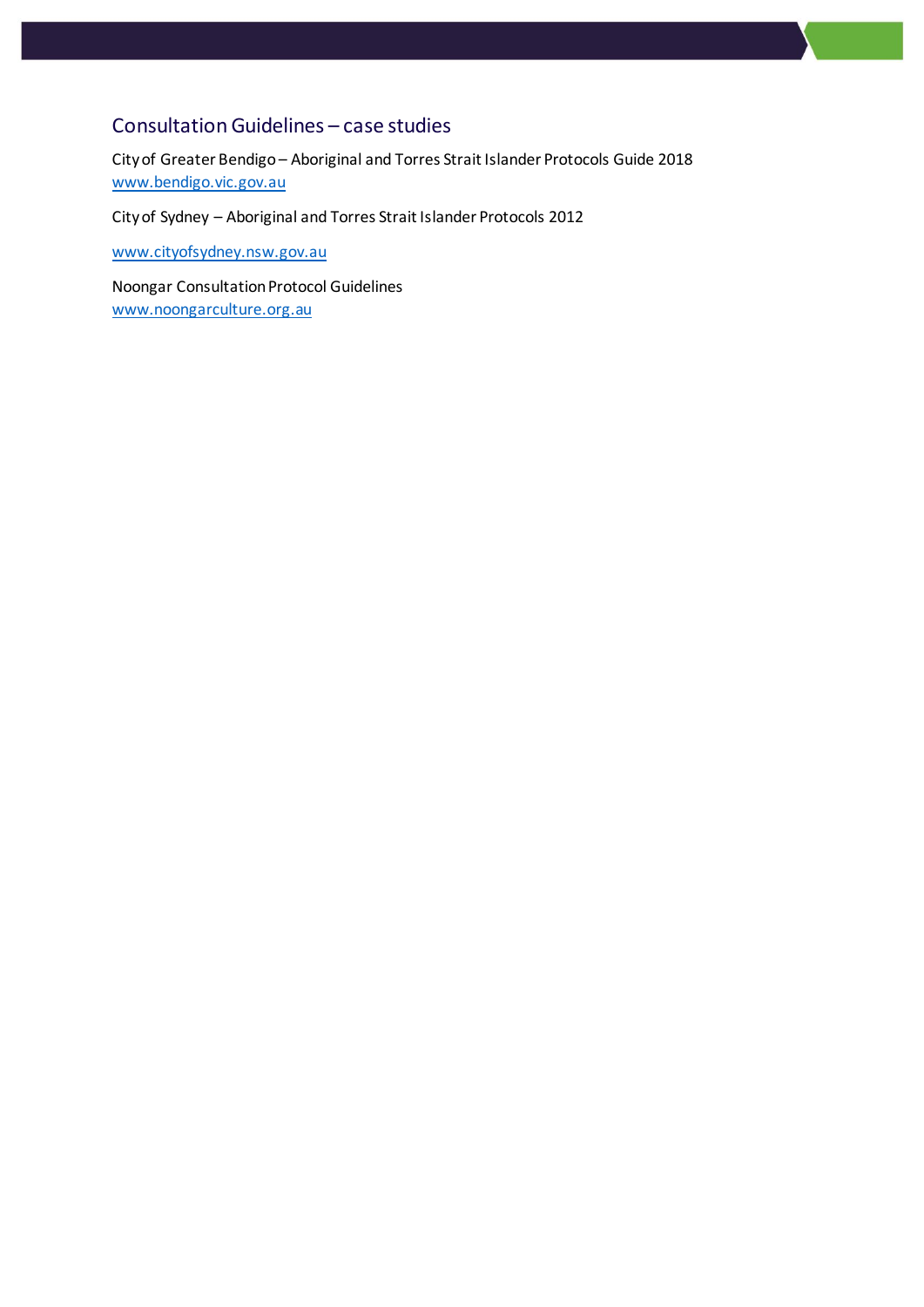

## The Hon Shaun Leane MP

Minister for Local Government Minister for Suburban Development **Minister for Veterans** 

121 Exhibition Street Melbourne, Victoria 3000 Australia Telephone: +61 3 8392 2240 DX 210074

Ministerial Good Practice Guideline MGPG-2: Engaging with Traditional Owners, Aboriginal Organisations and Community in the development and maintenance of community engagement policies

#### Purpose

This Guideline has been issued to assist Councils when engaging with Traditional Owners, Aboriginal Organisations and Community as part of the municipal community when developing the community engagement policy under the *Local Government Act 2020* (the Act).

## Requirementsfor Councils engaging with Traditional Owners as part of the community engagement policy

Section 55 of the Act requires Councils to adopt and maintain a community engagement policy. Compliance by a council with a relevant good practice guideline can be used as evidence that the Council has complied with the corresponding requirement under the Act.

This guideline takes effect from 21 March 2022 and is effective until 31 December 2026.

## Guideline

When seeking advice and guidance from Traditional Owners when developing and maintaining the community engagement policy, councils must take reasonable steps to give effect to the following principles.

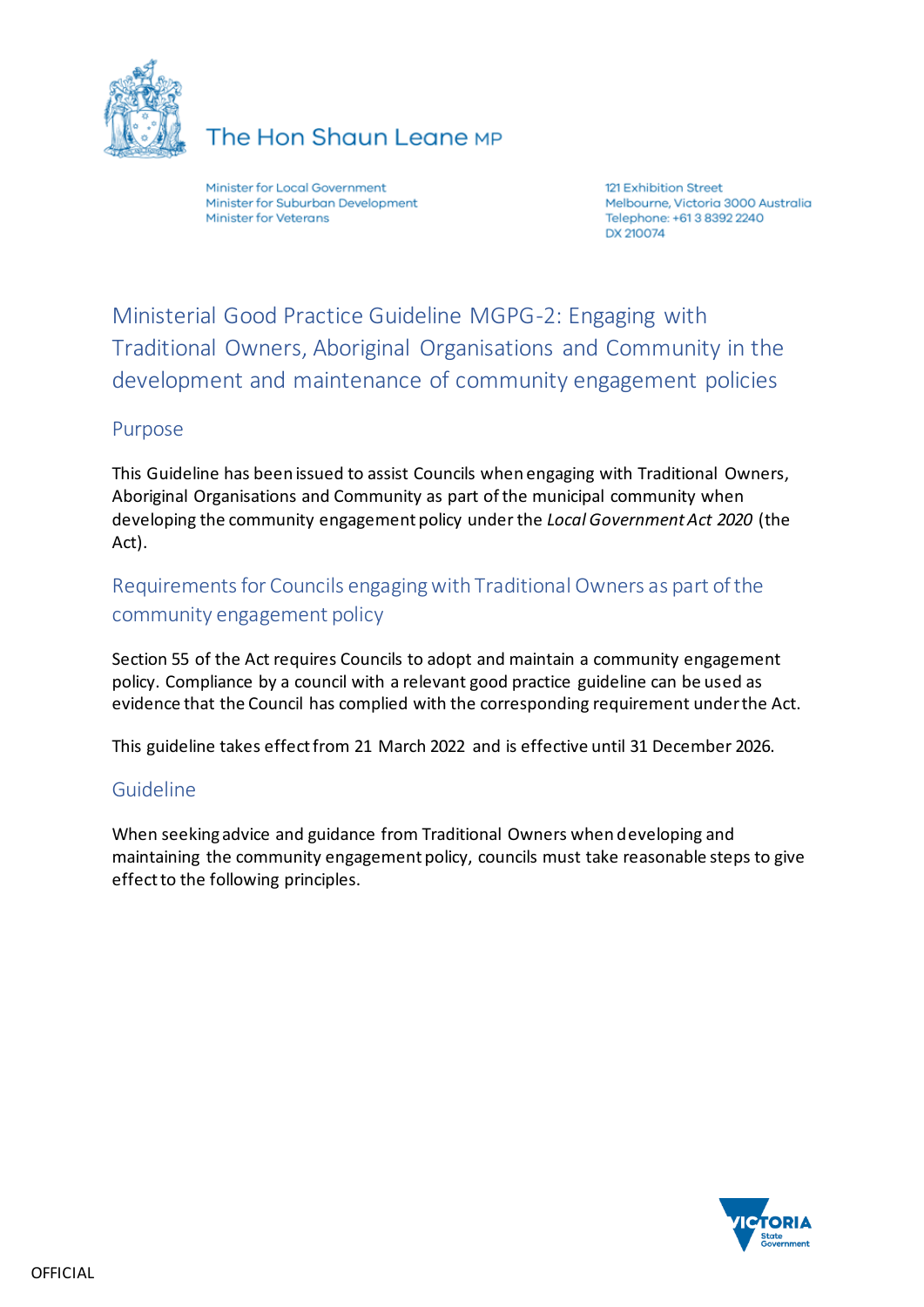|                | Council's<br>Role | <b>Context</b>                                                                                                                                                                                                                                                                                                                                                                                                                                                                                                              | <b>Action</b>                                                                                                                                                                                                                                                                                                                                                                                                                                       | <b>Outcomes</b>                                                                                                                                                                                                                                                                                                |
|----------------|-------------------|-----------------------------------------------------------------------------------------------------------------------------------------------------------------------------------------------------------------------------------------------------------------------------------------------------------------------------------------------------------------------------------------------------------------------------------------------------------------------------------------------------------------------------|-----------------------------------------------------------------------------------------------------------------------------------------------------------------------------------------------------------------------------------------------------------------------------------------------------------------------------------------------------------------------------------------------------------------------------------------------------|----------------------------------------------------------------------------------------------------------------------------------------------------------------------------------------------------------------------------------------------------------------------------------------------------------------|
|                | <b>Research</b>   | Before any consultation<br>process begins, councils<br>should research who the<br>community leaders are,<br>cultural protocols and<br>appropriate forms of<br>communication.<br>Councils should also be<br>aware of any<br>commitments or<br>agreements under<br>Victoria's treaty process<br>or if current negotiations<br>are taking place with<br><b>Traditional Owners</b><br>and/or Council Local<br>Government Areas, which<br>may impact the<br>engagement between<br><b>Councils and Aboriginal</b><br>communities. | Councils research<br>protocols and<br>appropriate language<br>when engaging with<br>Traditional Owners,<br>ACCOs and<br>community.<br>Councils research the<br>history, existing<br>Country plans, cultural<br>heritage places and<br>objects, and the<br>priorities of Traditional<br>Owners, ACCOs and<br>community.<br>Councils research<br>treaty-related<br>commitments or<br>agreements, including<br>if treaty negotiations<br>are underway. | The research will assist<br>in facilitating<br>discussions with<br><b>Traditional Owners</b><br>that are appropriate,<br>informed, and<br>respectful of ACCOs<br>and the community.                                                                                                                            |
| $\overline{2}$ | <b>Seek</b>       | Councils should seek<br>permission to engage<br>early, demonstrating<br>genuine commitment to<br>engagement and<br>collaboration and<br>building on a foundation<br>of mutual trust.                                                                                                                                                                                                                                                                                                                                        | Councils should<br>contact Traditional<br>Owner groups, ACCOs<br>as early as possible to<br>seek permission to<br>engage when<br>undertaking its duties<br>in compliance with the<br>relevant requirements<br>under the Act.                                                                                                                                                                                                                        | Culturally competent<br>council officers and<br>executives lead the<br>engagement. By<br>seeking permission,<br>councils demonstrate a<br>genuine commitment<br>to engagement with<br><b>Traditional Owners</b><br>and ACCOs which will<br>build a foundation for<br>mutual trust and<br>ongoing partnerships. |

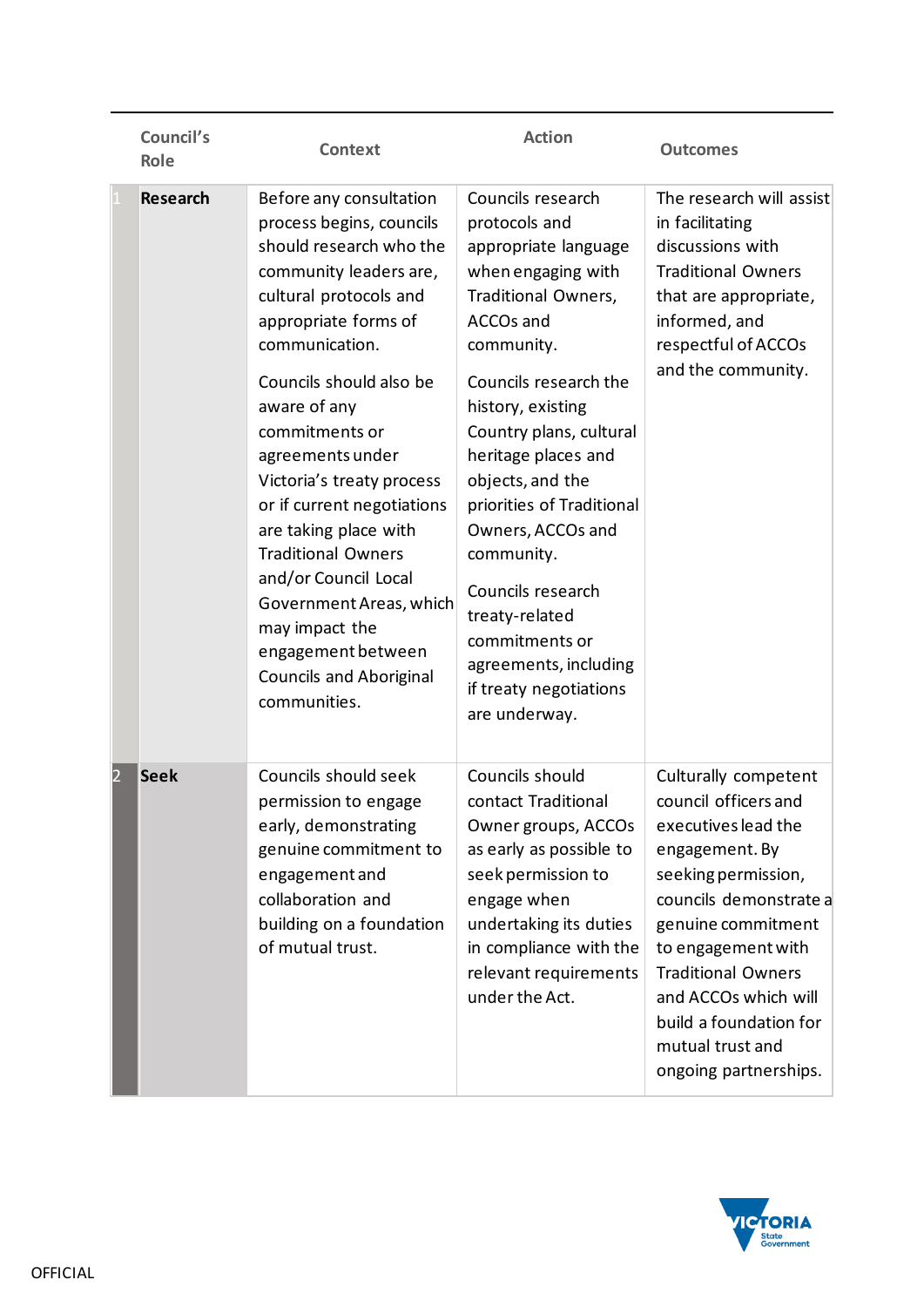|    | Council's<br>Role | <b>Context</b>                                                                                                                                                                                   | <b>Action</b>                                                                                                                                                                                                                                                                                                                                                                                                                                                                                                                     | <b>Outcomes</b>                                                                                                                                                                   |
|----|-------------------|--------------------------------------------------------------------------------------------------------------------------------------------------------------------------------------------------|-----------------------------------------------------------------------------------------------------------------------------------------------------------------------------------------------------------------------------------------------------------------------------------------------------------------------------------------------------------------------------------------------------------------------------------------------------------------------------------------------------------------------------------|-----------------------------------------------------------------------------------------------------------------------------------------------------------------------------------|
| 3  | <b>Respect</b>    | Councils demonstrate<br>respect for the inherited<br>rights of Traditional<br>Owners in Victoria, and<br>for the expertise and<br>community connections<br>of ACCOs, when engaging<br>with them. | Councils should use<br>clear and appropriate<br>language when<br>addressing Traditional<br>Owners.<br>Provide a culturally<br>safe space for<br>consultation. Ensure<br>Council staff undertake<br>cultural safety training<br>prior to any<br>engagement.                                                                                                                                                                                                                                                                        | Traditional Owners,<br>ACCOs and the<br>community feel<br>culturally safe, and<br>their rights are<br>respected in their<br>partnership and<br>engagement with local<br>councils. |
| 14 | <b>Enable</b>     | Councils should enable<br>Traditional Owners,<br>ACCOs and the<br>community to be<br>proactive in engagement<br>and decision-making<br>processes.                                                | Councils should listen<br>to and be transparent<br>with Traditional<br>Owners, ACCOs and<br>the community when<br>engaging with them on<br>council strategic plans.<br>Provide clarity on the<br>influence and role that<br>Traditional Owners,<br>ACCOs and the<br>community can play in<br>the engagement and<br>decision-making<br>process as appropriate<br>with the relevant<br>requirements under<br>the Act.<br>Councils should be<br>upfront about who they<br>are engaging with when<br>multiple groups are<br>involved. | Traditional Owners,<br>ACCOs and the<br>community feel<br>empowered by their<br>voices being heard<br>when engaging in the<br>decision-making<br>processes of local<br>councils.  |

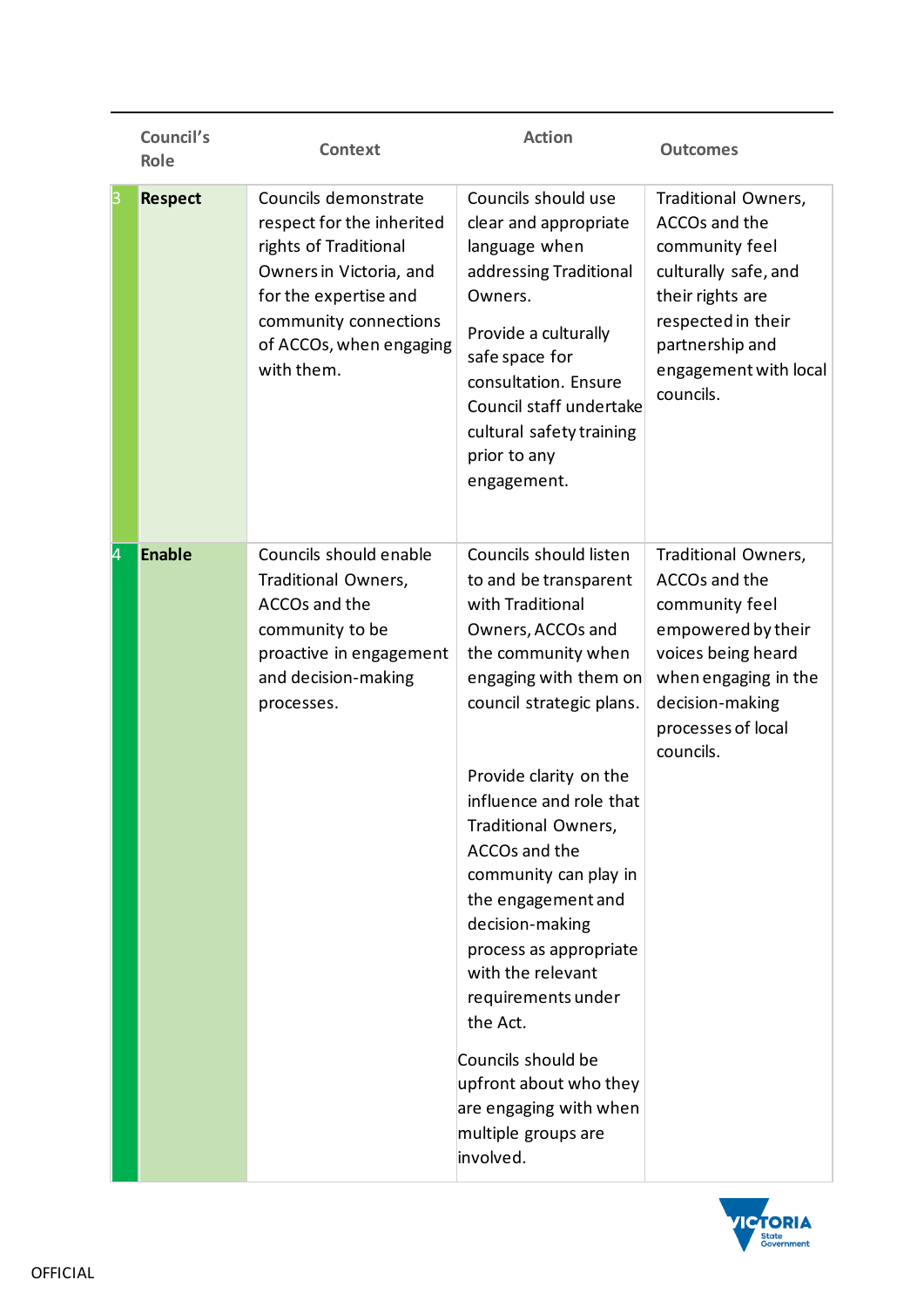|    | Council's<br>Role | <b>Context</b>                                                                                                                                                                                                                                                                                                                                                                    | <b>Action</b>                                                                                                                                                                                                                                                                                                                                                                                                          | <b>Outcomes</b>                                                                                                                                           |
|----|-------------------|-----------------------------------------------------------------------------------------------------------------------------------------------------------------------------------------------------------------------------------------------------------------------------------------------------------------------------------------------------------------------------------|------------------------------------------------------------------------------------------------------------------------------------------------------------------------------------------------------------------------------------------------------------------------------------------------------------------------------------------------------------------------------------------------------------------------|-----------------------------------------------------------------------------------------------------------------------------------------------------------|
| 15 | <b>Partnering</b> | Councils should treat<br>Traditional Owners,<br>ACCOs and the<br>community as partners<br>when discussing council<br>reporting and planning<br>requirements under the<br>Act. This should apply<br>equally to any new local<br>council policies or<br>programs.<br>Councils should be aware<br>of and respect group<br>governance and decision-<br>making protocols of<br>groups. | Councils should<br>engage with<br>Traditional Owners,<br>ACCOs and the<br>community to discuss<br>any potential issues<br>that may affect both<br>parties.<br>Councils develop a<br>clear framework or<br>pathway for working<br>together in developing<br>planning and reporting<br>under the Act.                                                                                                                    | The partnerships<br>between local councils<br>and Traditional<br>Owners, ACCOs and<br>the community are<br>based on<br>empowerment, trust<br>and respect. |
| 6  | <b>Awareness</b>  | Councils should seek to<br>be aware of considerable<br>demands, often limited<br>resources and time<br>pressures placed on the<br>Traditional Owners, local<br>Aboriginal community<br>organisations and<br>individual community<br>members.                                                                                                                                      | Councils should<br>consult with<br>Traditional Owners,<br>ACCOs and the<br>community on the<br>support they need and<br>what can be achieved<br>when councils develop<br>their plans under the<br>Act.<br>Consider opportunities<br>for a collaborative<br>approach across a<br>number of councils<br>with Traditional<br>Owners, ACCOs and<br>the community to<br>achieve synergies and<br>maximise<br>opportunities. | Traditional Owners,<br>ACCOs and the<br>community feel<br>supported and can<br>achieve initiatives<br>outlined in council<br>planning under the<br>Act.   |